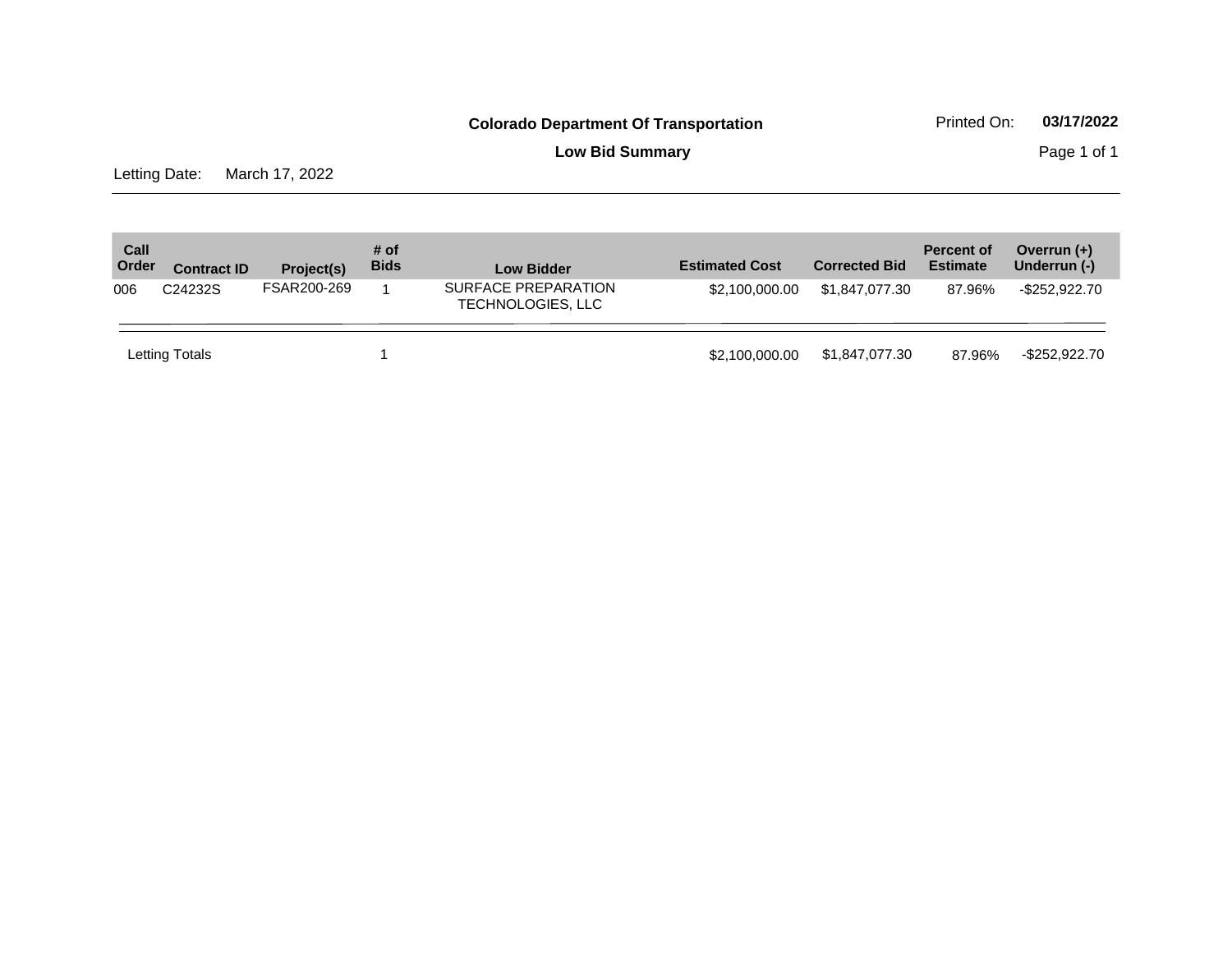|                                                                                                                                                                                                                                                                                                                                                                                                                                               |              | <b>Colorado Department Of Transportation</b> | Printed On: | 03/17/2022  |
|-----------------------------------------------------------------------------------------------------------------------------------------------------------------------------------------------------------------------------------------------------------------------------------------------------------------------------------------------------------------------------------------------------------------------------------------------|--------------|----------------------------------------------|-------------|-------------|
|                                                                                                                                                                                                                                                                                                                                                                                                                                               |              | <b>Vendor Ranking</b>                        |             | Page 1 of 1 |
| <b>Contract Description:</b>                                                                                                                                                                                                                                                                                                                                                                                                                  | Contract ID: | C <sub>24232</sub> S                         |             |             |
| This project is located in Region 2 in several counties. The project will install various pavement<br>markings with centerline rumble strips along various highways in El Paso, Fremont, Huerfano,<br>Las Animas, Park, Pueblo, and Teller Counties. Work includes removal and installation of<br>signs, rumble strips, epoxy, high-build paint, preformed plastic and thermoplastic pavement<br>markings, and other items as shown in plans. |              |                                              |             |             |

| Rank | <b>Vendor ID</b> | <b>Vendor Name</b>                    | <b>Total Bid</b> | <b>Percent Of</b><br><b>Low Bid</b> | <b>Percent Of</b><br><b>Estimate</b> |
|------|------------------|---------------------------------------|------------------|-------------------------------------|--------------------------------------|
|      | 1052A            | SURFACE PREPARATION TECHNOLOGIES, LLC | \$1,847,077.30   | 100.00%                             | 87.96%                               |
|      | -EST-            | Engineer's Estimate                   | \$2,100,000.00   | 113.69%                             | 100.00%                              |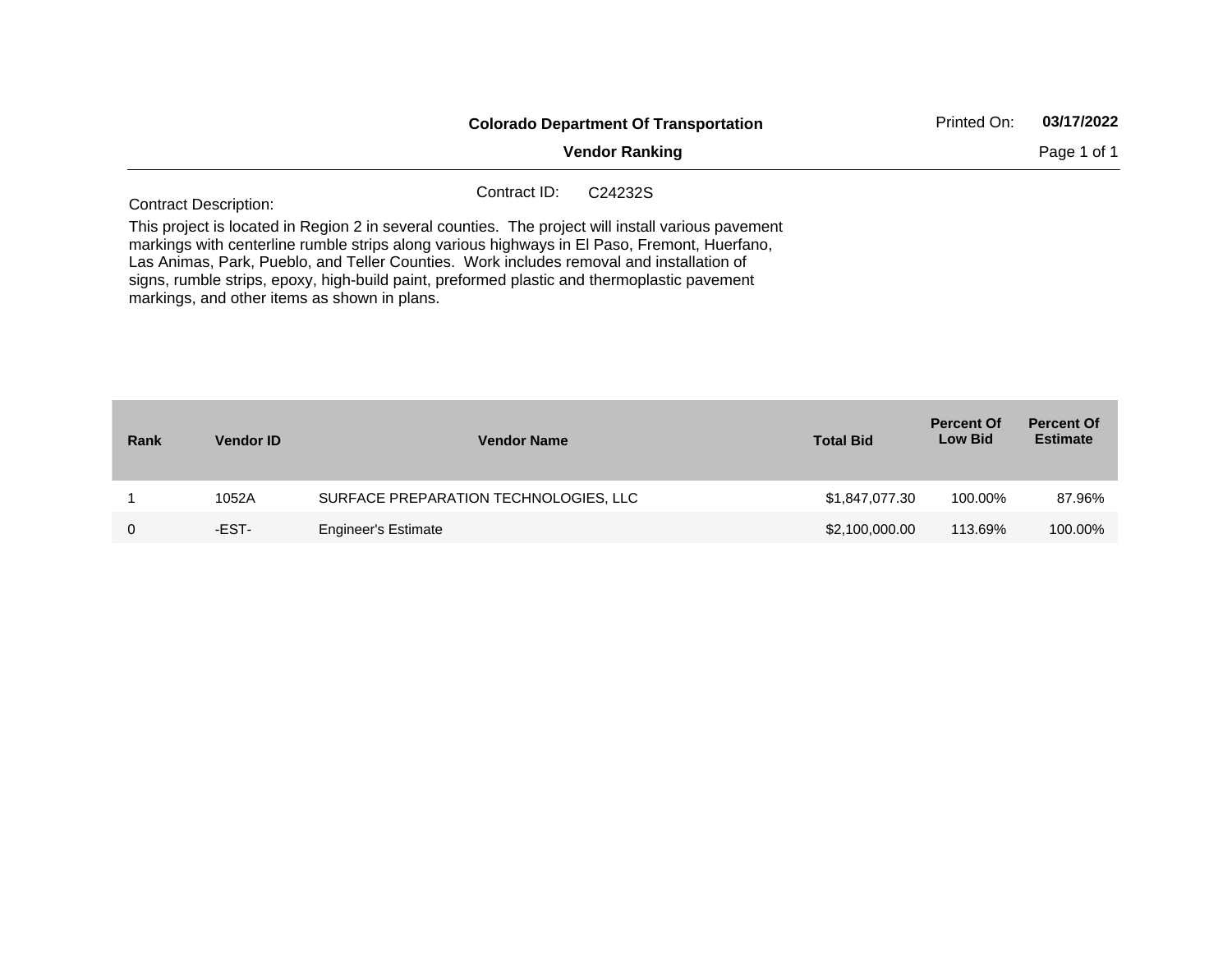**Tabulation of Bids** Page 1 of 3

|                 |                                                                            | Contract ID: |            | C24232S                                   |                     |                                                                  |                     |                   |        |
|-----------------|----------------------------------------------------------------------------|--------------|------------|-------------------------------------------|---------------------|------------------------------------------------------------------|---------------------|-------------------|--------|
|                 |                                                                            |              |            | $(0)$ -EST-<br><b>Engineer's Estimate</b> |                     | $(1)$ 1052A<br><b>SURFACE PREPARATION</b><br><b>TECHNOLOGIES</b> |                     |                   |        |
| ltem Code       | <b>Description</b>                                                         | Quantity     |            | <b>Unit Price</b>                         | Amount              | <b>Unit Price</b>                                                | Amount              | <b>Unit Price</b> | Amount |
| <b>SECTION:</b> | <b>BID ITEMS</b><br>0001                                                   |              |            |                                           |                     |                                                                  | LCC:                |                   |        |
|                 | 202-00250 Removal of Pavement Marking                                      | 28,425.000   | <b>SF</b>  |                                           | 2.00000 56,850.00   | 1.65000                                                          | 46,901.25           |                   |        |
|                 | 202-00810 Removal of Ground Sign                                           | 11.000 EACH  |            | 100.00000                                 | 1,100.00            | 137.50000                                                        | 1,512.50            |                   |        |
|                 | 203-01622 Sweeping (With Pickup Broom)                                     | 50,000 HOUR  |            | 175.00000                                 | 8,750.00            | 185.00000                                                        | 9,250.00            |                   |        |
|                 | 210-00810 Reset Ground Sign                                                | 1.000 EACH   |            | 500.00000                                 | 500.00              | 495.00000                                                        | 495.00              |                   |        |
|                 | 411-10255 Emulsified Asphalt (Slow-Setting)                                | 4,435.000    | GAL        |                                           | 25.00000 110,875.00 |                                                                  | 27.50000 121,962.50 |                   |        |
|                 | 614-00011 Sign Panel (Class I)                                             | 387.000      | <b>SF</b>  | 24.00000                                  | 9,288.00            | 24.20000                                                         | 9,365.40            |                   |        |
|                 | 614-01573 Steel Sign Support (2-1/2 Inch Round NP-<br>40)(Post & Slipbase) | 67,000 EACH  |            |                                           | 450.00000 30,150.00 | 495.00000 33,165.00                                              |                     |                   |        |
|                 | 614-80390 Rumble Strip<br>(Grinding)(Asphalt)(Sinusoidal)                  | 689,209.000  | LF         |                                           | 0.58000 399,741.22  |                                                                  | 0.47000 323,928.23  |                   |        |
|                 | 614-80391 Rumble Strip (Grinding)(Asphalt)                                 | 47,749.000   | LF         |                                           | 0.38000 18,144.62   |                                                                  | 0.34000 16,234.66   |                   |        |
|                 | 614-80392 Rumble Strip (Grinding)(Concrete)                                | 20,407.000   | LF         |                                           | 0.75000 15,305.25   |                                                                  | 0.68000 13,876.76   |                   |        |
|                 | 625-00000 Construction Surveying                                           | 1.000        | L S        | 30,000.00000 30,000.00                    |                     | 56,500.00000 56,500.00                                           |                     |                   |        |
|                 | 626-00000 Mobilization                                                     | 1.000        | L SI       | 241,665.31000 241,665.31                  |                     | 140,000.00000 140,000.00                                         |                     |                   |        |
|                 | 626-01114 Public Information Management (Tier IV)                          | 80.000       | <b>DAY</b> | 71.00000                                  | 5,680.00            | 100.00000                                                        | 8,000.00            |                   |        |

627-00008 Modified Epoxy Pavement Marking 5,730.000 GAL 122.50000 701,925.00 101.30000 580,449.00 627-00013 Pavement Marking Paint (High Build) 96.000 GAL 53.65000 5,150.40 55.15000 5,294.40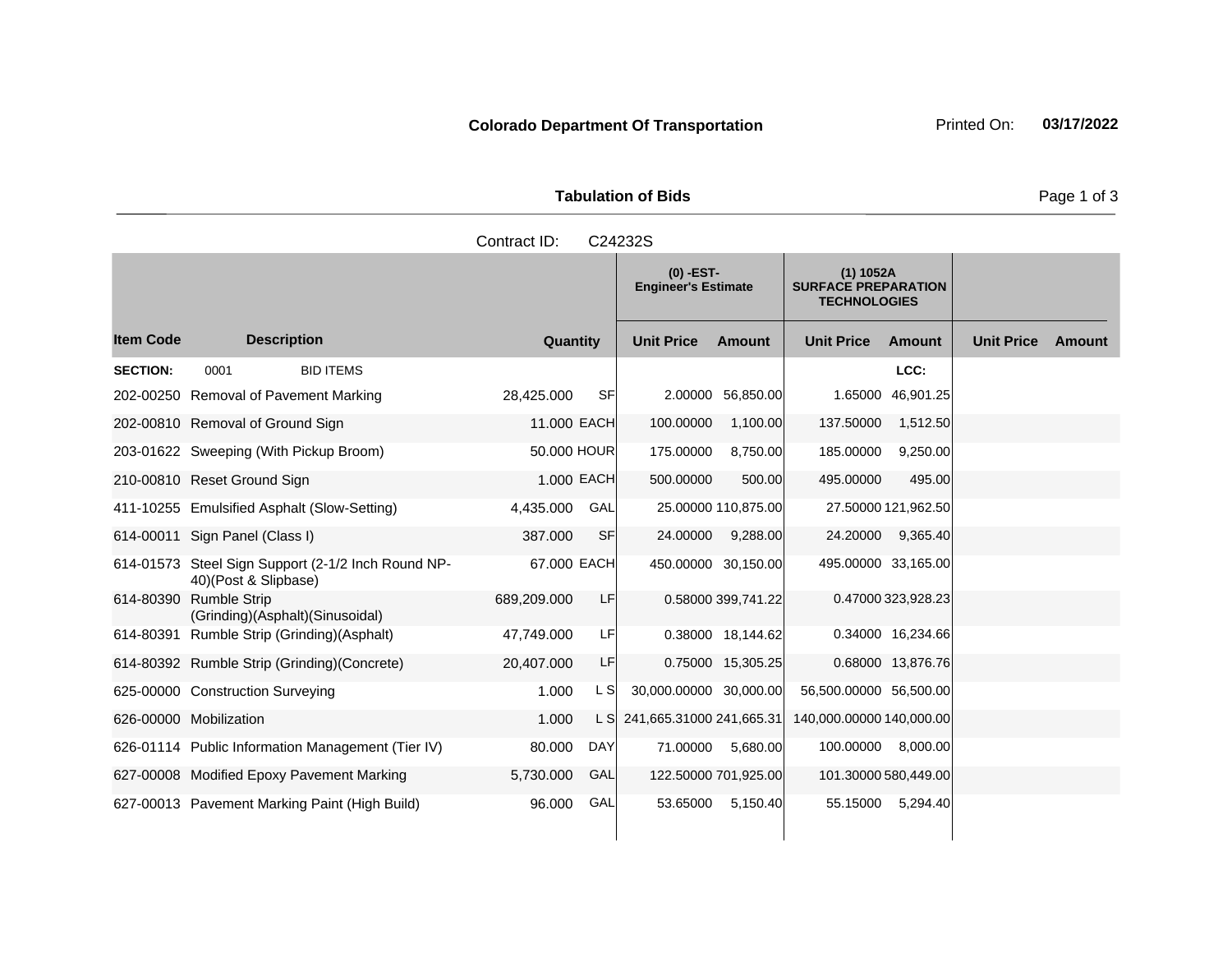**Tabulation of Bids** Page 2 of 3

| Contract ID:<br>C24232S                |      |                                                   |          |                                           |     |                   |                                                                  |                   |                     |                   |
|----------------------------------------|------|---------------------------------------------------|----------|-------------------------------------------|-----|-------------------|------------------------------------------------------------------|-------------------|---------------------|-------------------|
|                                        |      |                                                   |          | $(0)$ -EST-<br><b>Engineer's Estimate</b> |     |                   | $(1)$ 1052A<br><b>SURFACE PREPARATION</b><br><b>TECHNOLOGIES</b> |                   |                     |                   |
| <b>Item Code</b><br><b>Description</b> |      |                                                   | Quantity |                                           |     | <b>Unit Price</b> | Amount                                                           | <b>Unit Price</b> | <b>Amount</b>       | <b>Unit Price</b> |
| <b>SECTION:</b>                        | 0001 | <b>BID ITEMS</b>                                  |          |                                           |     |                   |                                                                  |                   | LCC:                |                   |
|                                        | Mil) | 627-00013 Pavement Marking Paint (High Build) (15 |          | 2,496.000                                 | GAL |                   | 56.00000 139,776.00                                              |                   | 55.15000 137.654.40 |                   |

**Ext Amount**

| <b>SECTION:</b> | 0001                                                                     | <b>BID ITEMS</b> |              |            |             |                     |                       | LCC:                |  |
|-----------------|--------------------------------------------------------------------------|------------------|--------------|------------|-------------|---------------------|-----------------------|---------------------|--|
|                 | 627-00013 Pavement Marking Paint (High Build) (15<br>Mil)                |                  | 2,496.000    | GAL        |             | 56.00000 139,776.00 |                       | 55.15000 137.654.40 |  |
| 627-01001       | Preformed Plastic Pavement Marking (Type                                 |                  | 1,136.000    | <b>SF</b>  |             | 17.50000 19,880.00  |                       | 19.45000 22,095.20  |  |
| 627-01010       | Preformed Plastic Pavement Marking (Type<br>I)(Inlaid)                   |                  | 116,000      | SF         | 20.00000    | 2,320.00            | 19.45000              | 2,256.20            |  |
| 627-30405       | Preformed Thermoplastic Pavement<br>Marking (Word-Symbol)                |                  | 2,629.000    | <b>SF</b>  |             | 26.00000 68,354.00  |                       | 25.20000 66,250.80  |  |
| 630-00000       | Flagging                                                                 |                  | 250.000 HOUR |            | 35.00000    | 8,750.00            | 35.00000              | 8,750.00            |  |
|                 | 630-00003 Uniformed Traffic Control                                      |                  | 500.000 HOUR |            |             | 120.00000 60,000.00 | 130.00000 65,000.00   |                     |  |
|                 | 630-00012 Traffic Control Management                                     |                  | 50.000       | <b>DAY</b> | 1,325.00000 | 66,250.00           | 1,500.00000 75,000.00 |                     |  |
|                 | 630-00015 Uniformed Traffic Control Coordination                         |                  | 50,000 HOUR  |            | 42.00000    | 2,100.00            | 70.00000              | 3,500.00            |  |
|                 | 630-80341 Construction Traffic Sign (Panel Size A)                       |                  | 16.000 EACH  |            | 41.70000    | 667.20              | 38.50000              | 616.00              |  |
|                 | 630-80342 Construction Traffic Sign (Panel Size B)                       |                  | 40,000 EACH  |            | 51.40000    | 2,056.00            | 44.00000              | 1,760.00            |  |
|                 | 630-80343 Construction Traffic Sign (Panel Size C)                       |                  |              | 8.000 EACH | 61.50000    | 492.00              | 70.00000              | 560.00              |  |
|                 | 630-80350 Vertical Panel                                                 |                  | 100.000 EACH |            | 37.00000    | 3,700.00            | 49.00000              | 4,900.00            |  |
|                 | 630-80355 Portable Message Sign Panel                                    |                  |              | 2.000 EACH | 5,700,00000 | 11,400.00           | 3,800.00000           | 7,600.00            |  |
|                 | 630-80358 Advance Warning Flashing or Sequencing<br>Arrow Panel (C Type) |                  |              | 2.000 EACH | 1,600.00000 | 3,200.00            | 1,300.00000           | 2,600.00            |  |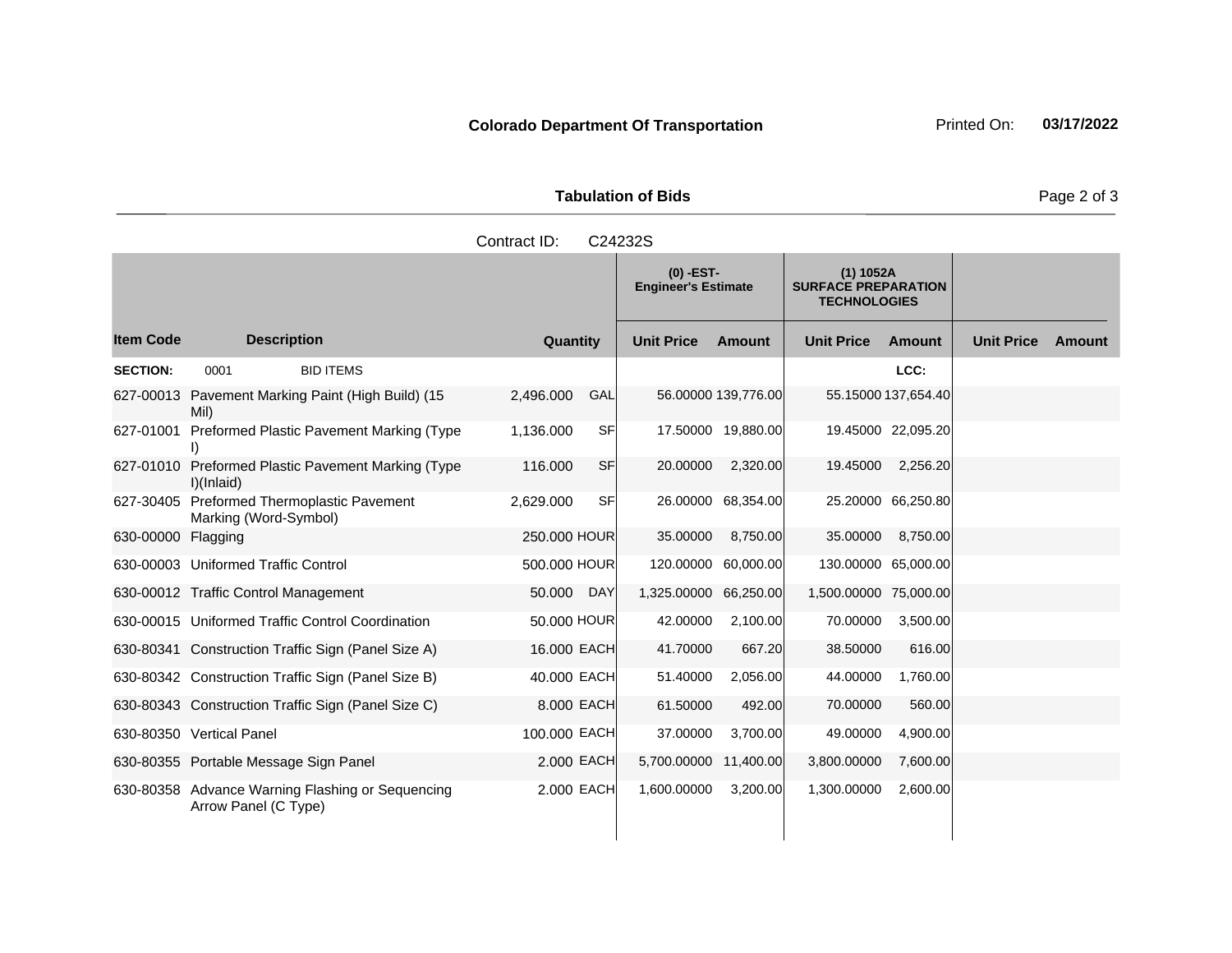**Tabulation of Bids Page 3 of 3** 

| Contract ID:<br>C24232S                |      |                  |              |                                           |               |                                                                  |               |                   |  |  |  |
|----------------------------------------|------|------------------|--------------|-------------------------------------------|---------------|------------------------------------------------------------------|---------------|-------------------|--|--|--|
| <b>Item Code</b><br><b>Description</b> |      |                  |              | $(0)$ -EST-<br><b>Engineer's Estimate</b> |               | $(1)$ 1052A<br><b>SURFACE PREPARATION</b><br><b>TECHNOLOGIES</b> |               |                   |  |  |  |
|                                        |      |                  | Quantity     | <b>Unit Price</b>                         | <b>Amount</b> | <b>Unit Price</b>                                                | <b>Amount</b> | <b>Unit Price</b> |  |  |  |
| <b>SECTION:</b>                        | 0001 | <b>BID ITEMS</b> |              |                                           |               |                                                                  | LCC:          |                   |  |  |  |
| 630-80380 Traffic Cone                 |      |                  | 200.000 EACH | 12.15000                                  | 2,430.00      | 13.00000                                                         | 2,600.00      |                   |  |  |  |

630-80520 Mobile Pavement Marking Zone 50.000 DAY 1,200.00000 60,000.00 1,250.00000 62,500.00 630-85041 Mobile Attenuator 15.000 DAY 900.00000 13,500.00 1,100.00000 16,500.00 **Section Totals:** \$1,847,077.30

**Contract Grand Totals 61,847,077.30 \$2,100,000.00 \$1,847,077.30** 

**Ext Amount**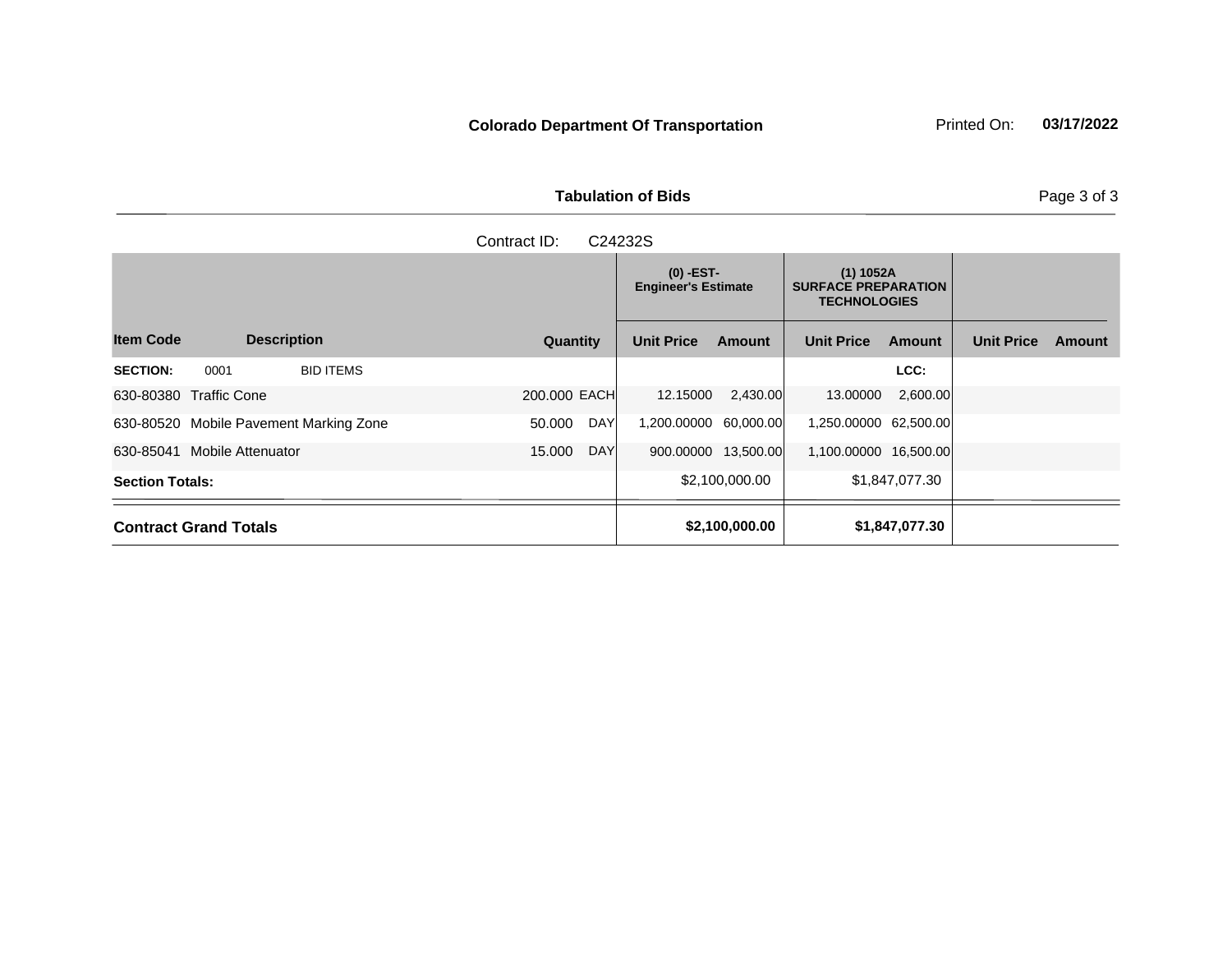**Low Bid Item Analysis Page 1 of 3** 

| Contract ID: | C24232S |
|--------------|---------|
|--------------|---------|

| Line            | Item/<br>Description                           | Quantity                                                   | Estimated<br>Price | <b>Bid Price/</b><br><b>Units</b> | Estimated<br>Amount | <b>Bid Amount</b> | <b>Bid Est</b><br>% | Overrun $(+)$<br>Underrun (-) |
|-----------------|------------------------------------------------|------------------------------------------------------------|--------------------|-----------------------------------|---------------------|-------------------|---------------------|-------------------------------|
| <b>SECTION:</b> | 0001                                           | <b>BID ITEMS</b>                                           |                    |                                   |                     |                   |                     |                               |
| 0005            | 202-00250<br>Removal of Pavement Marking       | 28,425.000                                                 | 2.00000            | 1.65000<br><b>SF</b>              | 56,850.00           | 46,901.25         | 82.50%              | $-9,948.75$                   |
| 0010            | 202-00810<br>Removal of Ground Sign            | 11.000                                                     | 100.00000          | 137.50000<br><b>EACH</b>          | 1,100.00            | 1,512.50          | 137.50%             | 412.50                        |
| 0015            | 203-01622<br>Sweeping (With Pickup Broom)      | 50.000                                                     | 175.00000          | 185.00000<br><b>HOUR</b>          | 8,750.00            | 9,250.00          | 105.71%             | 500.00                        |
| 0020            | 210-00810<br><b>Reset Ground Sign</b>          | 1.000                                                      | 500.00000          | 495.00000<br><b>EACH</b>          | 500.00              | 495.00            | 99.00%              | $-5.00$                       |
| 0025            | 411-10255                                      | 4.435.000<br><b>Emulsified Asphalt (Slow-Setting)</b>      | 25.00000           | 27.50000<br>GAL                   | 110,875.00          | 121,962.50        | 110.00%             | 11,087.50                     |
| 0030            | 614-00011<br>Sign Panel (Class I)              | 387.000                                                    | 24.00000           | 24.20000<br><b>SF</b>             | 9,288.00            | 9,365.40          | 100.83%             | 77.40                         |
| 0035            | 614-01573<br>40)(Post & Slipbase)              | 67.000<br>Steel Sign Support (2-1/2 Inch Round NP-         | 450.00000          | 495.00000<br><b>EACH</b>          | 30,150.00           | 33,165.00         | 110.00%             | 3,015.00                      |
| 0040            | 614-80390                                      | 689,209.00<br>Rumble Strip (Grinding)(Asphalt)(Sinusoidal) | 0.58000            | 0.47000<br>LF                     | 399,741.22          | 323,928.23        | 81.03%              | $-75,812.99$                  |
| 0045            | 614-80391<br>Rumble Strip (Grinding) (Asphalt) | 47,749.000                                                 | 0.38000            | 0.34000<br><b>LF</b>              | 18,144.62           | 16,234.66         | 89.47%              | $-1,909.96$                   |
| 0050            | 614-80392                                      | 20,407.000<br>Rumble Strip (Grinding)(Concrete)            | 0.75000            | 0.68000<br><b>LF</b>              | 15,305.25           | 13,876.76         | 90.67%              | $-1,428.49$                   |
| 0055            | 625-00000<br><b>Construction Surveying</b>     | 1.000                                                      | 30,000.00000       | 56,500.00000<br>L S               | 30,000.00           | 56,500.00         | 188.33%             | 26,500.00                     |
| 0060            | 626-00000<br>Mobilization                      | 1.000                                                      | 241,665.31000      | 140,000.00000<br>L S              | 241,665.31          | 140,000.00        | 57.93%              | $-101,665.31$                 |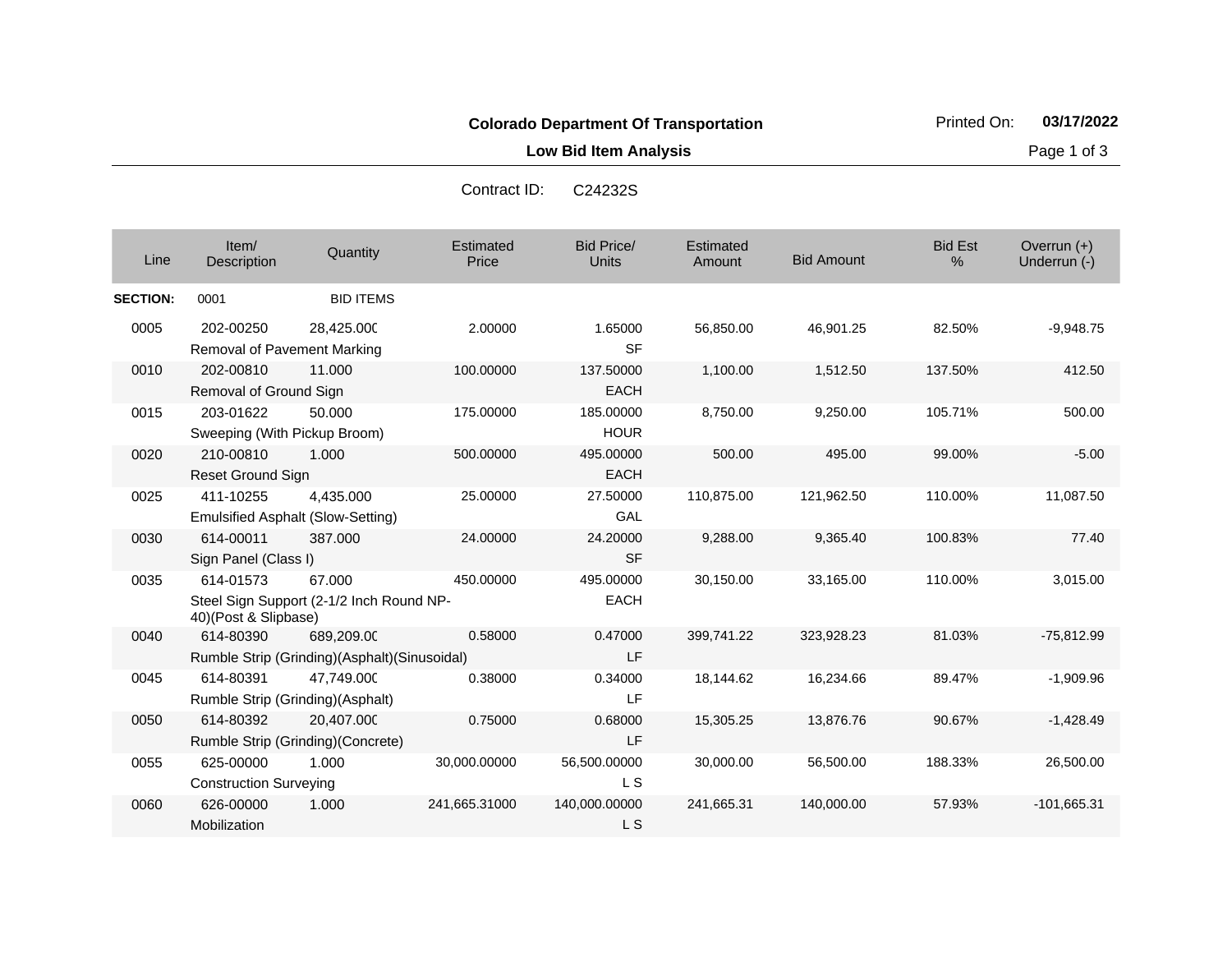**Low Bid Item Analysis Page 2 of 3** 

| C <sub>24232</sub> S |
|----------------------|
|                      |

| Line            | Item/<br>Description                           | Quantity                                                  | Estimated<br>Price | <b>Bid Price/</b><br><b>Units</b> | Estimated<br>Amount | <b>Bid Amount</b> | <b>Bid Est</b><br>$\%$ | Overrun $(+)$<br>Underrun (-) |
|-----------------|------------------------------------------------|-----------------------------------------------------------|--------------------|-----------------------------------|---------------------|-------------------|------------------------|-------------------------------|
| <b>SECTION:</b> | 0001                                           | <b>BID ITEMS</b>                                          |                    |                                   |                     |                   |                        |                               |
| 0065            | 626-01114                                      | 80.000<br>Public Information Management (Tier IV)         | 71.00000           | 100.00000<br>DAY                  | 5,680.00            | 8,000.00          | 140.85%                | 2,320.00                      |
| 0070            | 627-00008                                      | 5,730.000<br>Modified Epoxy Pavement Marking              | 122.50000          | 101.30000<br>GAL                  | 701,925.00          | 580,449.00        | 82.69%                 | $-121,476.00$                 |
| 0075            | 627-00013                                      | 96.000<br>Pavement Marking Paint (High Build)             | 53.65000           | 55.15000<br>GAL                   | 5,150.40            | 5,294.40          | 102.80%                | 144.00                        |
| 0080            | 627-00013                                      | 2,496.000<br>Pavement Marking Paint (High Build) (15 Mil) | 56.00000           | 55.15000<br>GAL                   | 139,776.00          | 137,654.40        | 98.48%                 | $-2,121.60$                   |
| 0085            | 627-01001                                      | 1,136.000<br>Preformed Plastic Pavement Marking (Type I)  | 17.50000           | 19.45000<br><b>SF</b>             | 19,880.00           | 22,095.20         | 111.14%                | 2,215.20                      |
| 0090            | 627-01010<br>I)(Inlaid)                        | 116,000<br>Preformed Plastic Pavement Marking (Type       | 20.00000           | 19.45000<br><b>SF</b>             | 2,320.00            | 2,256.20          | 97.25%                 | $-63.80$                      |
| 0095            | 627-30405<br>(Word-Symbol)                     | 2.629.000<br>Preformed Thermoplastic Pavement Marking     | 26.00000           | 25.20000<br><b>SF</b>             | 68,354.00           | 66,250.80         | 96.92%                 | $-2,103.20$                   |
| 0100            | 630-00000<br>Flagging                          | 250.000                                                   | 35.00000           | 35.00000<br><b>HOUR</b>           | 8,750.00            | 8,750.00          | 100.00%                | 0.00                          |
| 0105            | 630-00003<br>Uniformed Traffic Control         | 500.000                                                   | 120.00000          | 130.00000<br><b>HOUR</b>          | 60,000.00           | 65,000.00         | 108.33%                | 5,000.00                      |
| 0110            | 630-00012<br><b>Traffic Control Management</b> | 50.000                                                    | 1,325.00000        | 1,500.00000<br><b>DAY</b>         | 66,250.00           | 75,000.00         | 113.21%                | 8,750.00                      |
| 0115            | 630-00015                                      | 50.000<br>Uniformed Traffic Control Coordination          | 42.00000           | 70.00000<br><b>HOUR</b>           | 2,100.00            | 3,500.00          | 166.67%                | 1,400.00                      |